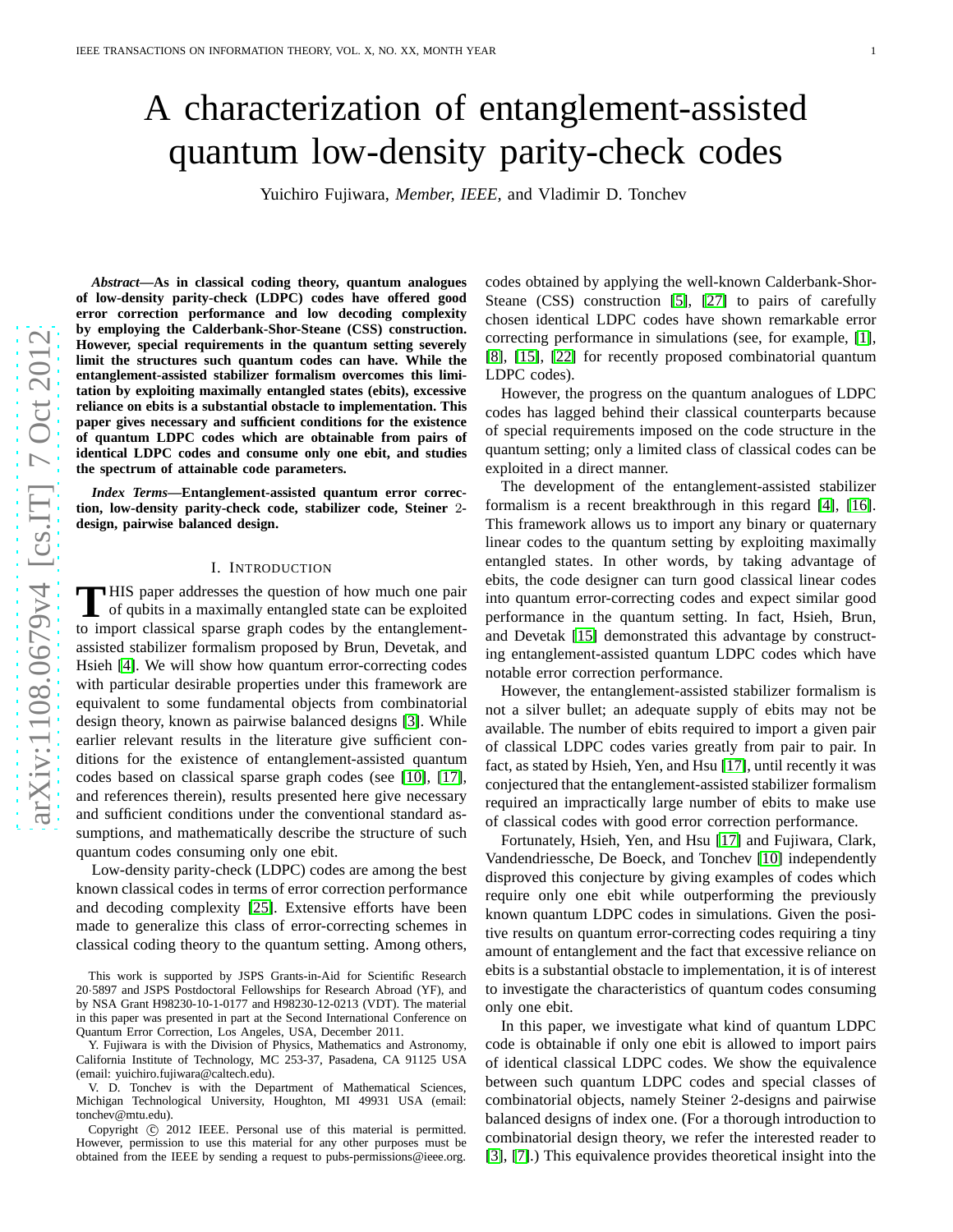properties and attainable code parameters, and explains why all known high performance quantum LDPC codes requiring only one ebit were derived from combinatorial designs of this kind.

It should be noted that it is also possible to utilize a pair of nonidentical classical error-correcting codes to construct a quantum LDPC code as long as they are of the same length. In fact, very recently quantum LDPC codes with good error correction performance have been found through a clever use of nonidentical ingredients [\[13\]](#page-6-13), [\[20\]](#page-6-14). However, their methods require a large number of physical qubits to encode, which is at odds with the focus of the current paper, that is, shedding light on more easily implementable quantum LDPC codes. For this reason, we leave the equally interesting case of nonidentical ingredients consuming only a small amount of entanglement to future work.

In the following sections, we will show how the requirement of consuming only one ebit dictates the structure of the exploitable pairs of identical classical LDPC codes. In Section [II,](#page-1-0) we briefly review the entanglement-assisted quantum LDPC codes and related facts from combinatorial design theory and then prove the equivalence between pairwise balanced designs of index one and entanglement-assisted quantum LDPC codes consuming one ebit. Section [III](#page-3-0) provides bounds for the code parameters. Section [IV](#page-5-0) discusses some open questions and directions for future work.

## <span id="page-1-0"></span>II. ENTANGLEMENT-ASSISTED QUANTUM LDPC CODES

In this section we study the existence of entanglementassisted quantum LDPC codes consuming one ebit and its relation to combinatorial designs. For a concise introduction to the entanglement-assisted stabilizer formalism, we refer the reader to Hsieh, Yen, and Hsu [\[17\]](#page-6-3).

An [[n, k; c]] *entanglement-assisted quantum errorcorrecting code* (EAQECC) encodes k logical qubits into  $n$  physical qubits with the help of  $c$  copies of maximally entangled states. The parameters n and k are the *length* and *dimension* of the EAQECC respectively. An  $[[n, k; c]]$ EAQECC requires c *ebits*.

A classical LDPC code is a binary linear code which admits a parity-check matrix with a small number of nonzero entries. The *quantum check matrix* of an EAQECC of length n constructed by the CSS construction with a pair of LDPC codes has the form

$$
\left[\begin{array}{cc} H_1 & 0 \\ 0 & H_2 \end{array}\right]
$$

,

where  $H_1$  and  $H_2$  are the parity-check matrices of classical LDPC codes of length  $n$ , and 0 represents a zero matrix. The EAQECC is called *homogeneous* if  $H_1$  is obtained by permuting rows of  $H_2$ . In this case, because permuting rows does not affect the code parameters, without loss of generality we assume  $H_1 = H_2$  and omit the subscripts. As far as the authors are aware, at the time of writing, all entanglementassisted quantum LDPC codes proposed in the literature for the depolarizing channel are homogeneous.

The required amount of entanglement can be calculated from the rank of  $H_1 H_2^T$  over the field of order 2, that is,

its 2-rank (see Wilde and Brun [\[29\]](#page-6-15) for the proof and Wilde [\[28\]](#page-6-16) for an alternative, equivalent formula). Since we do not use ranks over another field, we always assume that ranks are computed over  $\mathbb{F}_2$ . If the parity-check matrix H defines an  $[n, k, d]$  linear code C, then the resulting homogeneous code requires  $c = \text{rank}(HH^T)$  ebits and is of length n and dimension  $2k - n + c$  [\[16\]](#page-6-11). The case when  $c = 0$  gives the well-known *stabilizer code* of *minimum distance* d ′ , where  $d' \geq d$  is the minimum Hamming weight of a codeword in  $C \setminus C^{\perp}$  (see [\[24\]](#page-6-17) for a more detailed treatment of this special case). Similarly, the minimum distance for the case  $c > 0$  is the minimum Hamming weight of a codeword in  $C \setminus \mathcal{R}(C^{\perp}),$ where  $\mathcal{R}(C^{\perp})$  is the normal subgroup  $C \cap C^{\perp}$ . A particularly useful fact to quantum LDPC codes is that regardless of the value  $c$  the standard syndrome decoding can correct up to  $\lfloor \frac{d-1}{2} \rfloor$  phase flips and up to  $\lfloor \frac{d-1}{2} \rfloor$  bit flips through two separate steps, where each decoding step utilizes  $H$  to compute the error syndrome for one of the two kinds of error [\[15\]](#page-6-9). In other words, we can take advantage of the "classical minimum distance" of ingredients in a straightforward manner as we would in the classical setting during decoding. In what follows, when the distance of a quantum error-correcting code is discussed, we generally focus on this type of straightforwardly exploitable classical minimum distance of a quantum LDPC code.

The *Tanner graph* of an  $m \times n$  parity-check matrix H is the bipartite graph consisting of  $n$  bit vertices and  $m$  paritycheck vertices, where an edge joins a bit vertex to a paritycheck vertex if that bit is included in the corresponding paritycheck equation. A *cycle* in a graph is a sequence of connected vertices which starts and ends at the same vertex in the graph and contains no other vertices more than once. The *girth* of a parity-check matrix is the length of a shortest cycle in the corresponding Tanner graph. Since the Tanner graph is bipartite, its girth is even. Clearly, a 4-cycle in a paritycheck matrix is a  $2 \times 2$  all-one submatrix. A 6-cycle is a  $3 \times 3$  submatrix in which each row and column has exactly two ones. Typically, 4-cycles severely reduce error correction performance while 6-cycles have a mild negative effect. Since we are interested in codes with excellent performance, we only consider codes with girth at least six. To avoid triviality, we also assume that the row and column weights of a paritycheck matrix are at least two. An LDPC code is *regular* if its parity-check matrix has constant row and column weights, and *irregular* otherwise.

We begin with a simple observation about the the structure of a classical LDPC code without short cycles which form a homogenous quantum LDPC code requiring only one ebit.

<span id="page-1-1"></span>*Theorem 2.1:* There exists a homogeneous quantum LDPC code which requires only one ebit and has girth greater than four if and only if the following conditions on the parity-check matrix of the corresponding classical LDPC code hold:

- 1) For each pair of distinct parity-checks  $r_i$ ,  $r_j$  there exists exactly one bit involved in both  $r_i$  and  $r_j$ ,
- 2) The size of each parity-check is odd and greater than one,
- 3) Each bit is involved in more than one parity-check. *Proof:* First we prove sufficiency. Let H be a parity-check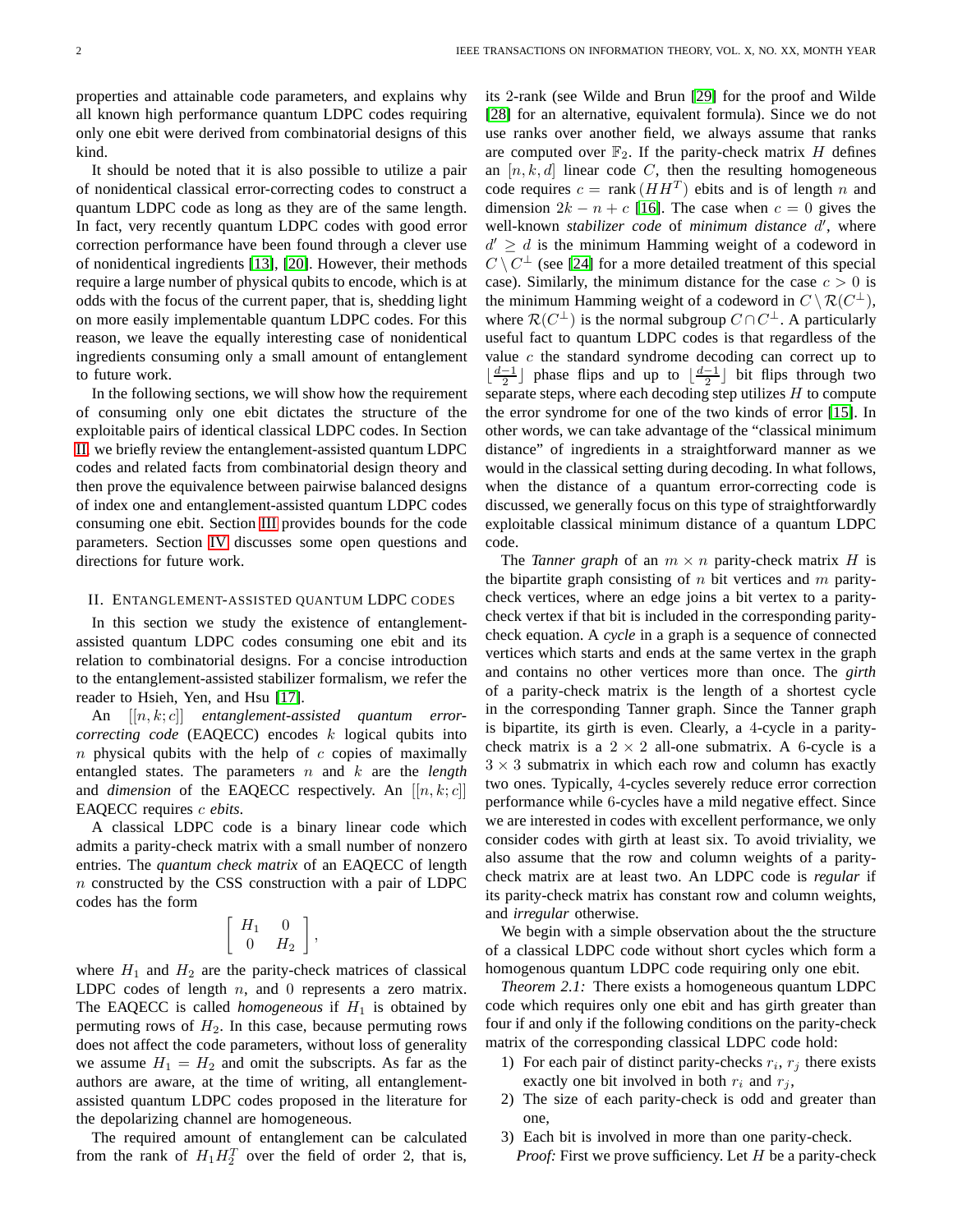matrix of a classical LDPC code which satisfies the three conditions in the statement. Since the sizes of parity-checks are odd, the entries on the diagonal of  $HH<sup>T</sup>$  representing the inner products of the same rows are ones. Because for each pair of parity-checks there exists exactly one bit involved in the pair, the other entries of  $HH^T$  are also ones. Hence  $HH^T$ is the all-one square matrix. Thus, we have rank  $(HH<sup>T</sup>) = 1$ . Since no pair of rows of  $H$  produces a 4-cycle, the girth of the corresponding classical LDPC code is greater than four.

Next we prove necessity. Let  $H'$  be a parity-check matrix of a classical binary linear code which yields a homogeneous quantum LDPC code of girth greater than four requiring only one ebit. Let  $H'H'^T = (h'_{i,j})$  and write the *i*th row and *j*th column of  $H'H'^T$  as  $r_i$  and  $c_j$  respectively. Since  $H'H'^T$  is not a zero matrix, there exists a nonzero entry  $h'_{a,b}$ . Let  $I =$  $\{i : h'_{i,b} = 1\}$ . Because  $H' H'^T$  is symmetric with respect to the diagonal representing the inner products of the same rows corresponding to parity-checks, we have  $h'_{b,i} = 1$  for  $i \in I$ . Since rank  $(H'H'^T) = 1$ , the rows  $r_i$  and columns  $c_i$ ,  $i \in I$ , induce the  $|I| \times |I|$  all-one matrix in  $H'H'^T$ . Since  $H'$  has no 4-cycles, the all-one matrix corresponds to a set  $R$  of rows in H', where for any  $r \in R$  the weight of r is odd and each pair of distinct rows in  $R$  have exactly one position in which both entries are ones. Hence, if  $H' = R$ , then  $H'$  satisfies all the three conditions in the statement. Suppose the contrary, that  $H'$  has a row  $r' \notin R$ . Then  $r'$  does not have a one in a position where  $r \in R$  does. By assumption, every column of H' has at least two ones, and hence there is another row  $r''$  which is not in R and has a one in one of the positions in which  $r'$ has a one. Since rank  $(H' H'^T) = 1$  and R generates all-one submatrix of  $H'H'^T$ ,  $r'$  and  $r''$  are orthogonal. Hence the pair of rows induce a 4-cycle, a contradiction. This completes the proof.

Combinatorial objects which are equivalent to the classical LDPC codes satisfying the conditions in Theorem [2.1](#page-1-1) have been studied since the late 19th century in combinatorial design theory. Let  $K$  be a subset of positive integers. A *pairwise balanced design* of *order* v and *index* one with *block sizes* from K, denoted by  $PBD(v, K, 1)$ , is an ordered pair  $(V, \mathcal{B})$ , where V is a finite set of v elements called *points*, and  $\beta$  is a family of subsets of  $V$ , called *blocks*, that satisfies the following two conditions:

- (i) each unordered pair of distinct elements of  $V$  is contained in exactly one block of  $\beta$ ,
- (ii) for every  $B \in \mathcal{B}$  the cardinality  $|B| \in K$ .

When K is a singleton  $\{\mu\}$ , the PBD is a *Steiner* 2-*design* of *order* v and *block size*  $\mu$ , denoted by  $S(2, \mu, v)$ . A PBD of order v is *trivial* if it has no blocks or consists of only one block of size v. When the cardinality of  $V$  is positive, a trivial PBD with no blocks means that  $V$  is a singleton.

Define  $\alpha(K) = \gcd\{\mu - 1 : \mu \in K\}$  and  $\beta(K) =$  $\gcd\{\mu(\mu-1): \mu \in K\}$ . Necessary conditions for the existence of a PBD(v, K, 1) are  $v-1 \equiv 0 \pmod{\alpha(K)}$  and  $v(v-1) \equiv 0$  $p(\mod{\beta(K)})$ . By a constructive proof, these conditions were shown to be asymptotically sufficient:

*Theorem 2.2 (Wilson [\[30\]](#page-6-18)):* There exists a constant  $v_K$ such that for every  $v > v_K$  satisfying  $v - 1 \equiv 0 \pmod{\alpha(K)}$  and  $v(v-1) \equiv 0 \pmod{\beta(K)}$  there exists a PBD $(v, K, 1)$ .

The *replication number*  $r_x$  of a point  $x \in V$  of a PBD  $(V, \mathcal{B})$  is the number of occurrences of x in the blocks of  $\mathcal{B}$ . A PBD is *odd-replicate* if for every  $x \in V$  the replication number  $r_x$  is odd. If  $r_x = r_y$  for any two points x and y, we say that the PBD is *equireplicate* (or *regular*) and has replication number  $r<sub>x</sub>$ . While our result will show that regular PBDs give rise to LDPC codes that are right-regular in the language of coding theory, to avoid any confusion, we use the term equireplicate for combinatorial designs. Every  $S(2, \mu, v)$ is equireplicate and has replication number  $\frac{v-1}{\mu-1}$ . An *incidence matrix* of a PBD  $(V, \mathcal{B})$  is a binary  $v \times b$  matrix  $H = (h_{i,j})$ with rows indexed by points, columns indexed by blocks, and  $h_{i,j} = 1$  if the *i*th point is contained in the *j*th block, and  $h_{i,j} = 0$  otherwise.

<span id="page-2-0"></span>*Theorem 2.3:* There exists a homogeneous quantum LDPC code which requires only one ebit and has girth greater than four if and only if the corresponding parity-check matrix of the classical LDPC code is an incidence matrix of a nontrivial oddreplicate PBD with index one and smallest block size greater than one.

*Proof:* Let H be an incidence matrix of a nontrivial oddreplicate PBD with index one and smallest block size greater than one. It suffices to show that  $H$  is equivalent to a paritycheck matrix satisfying the conditions on the classical LDPC code in Theorem [2.1.](#page-1-1) Because every pair of points appear exactly once in a block, for every pair of rows there exists exactly one column where both rows have one. The number of appearances of a point is the weight of the corresponding row in  $H$ , which is odd and not equal to one. Because each block contains more than one point, the weight of each column is larger than one. By indexing rows of  $H$  by parity-checks and columns by bits,  $H$  can be regarded as a parity-check matrix satisfying the conditions as required. It is trivial that the converse also holds.

Note that if we allow a column of weight one, without loss of generality, the parity-check matrix  $H$  of a classical LDPC code must be either an incidence matrix of an odd-replicate PBD with index one or of the form

$$
\left[\begin{array}{cc} A & 0 \\ 0 & B \end{array}\right],
$$

where A is an incidence matrix of an odd-replicate PBD with index one and smallest block size greater than one, and  $B$  is of constant column weight one and satisfies  $BB<sup>T</sup> = 0$ . Hence, in the latter case,  $H$  defines a classical code which is either of minimum distance two or consists of codewords with zeros added to each codeword defined by the PBD. Hence, we only consider the case when each row and column has at least two ones.

The necessary and sufficient condition given in Theorem [2.3](#page-2-0) allows us to prove that homogeneous quantum LDPC codes requiring only one ebit must have girth less than or equal to six.

<span id="page-2-1"></span>*Theorem 2.4:* There exists no homogeneous quantum LDPC code with girth greater than six which requires only one ebit.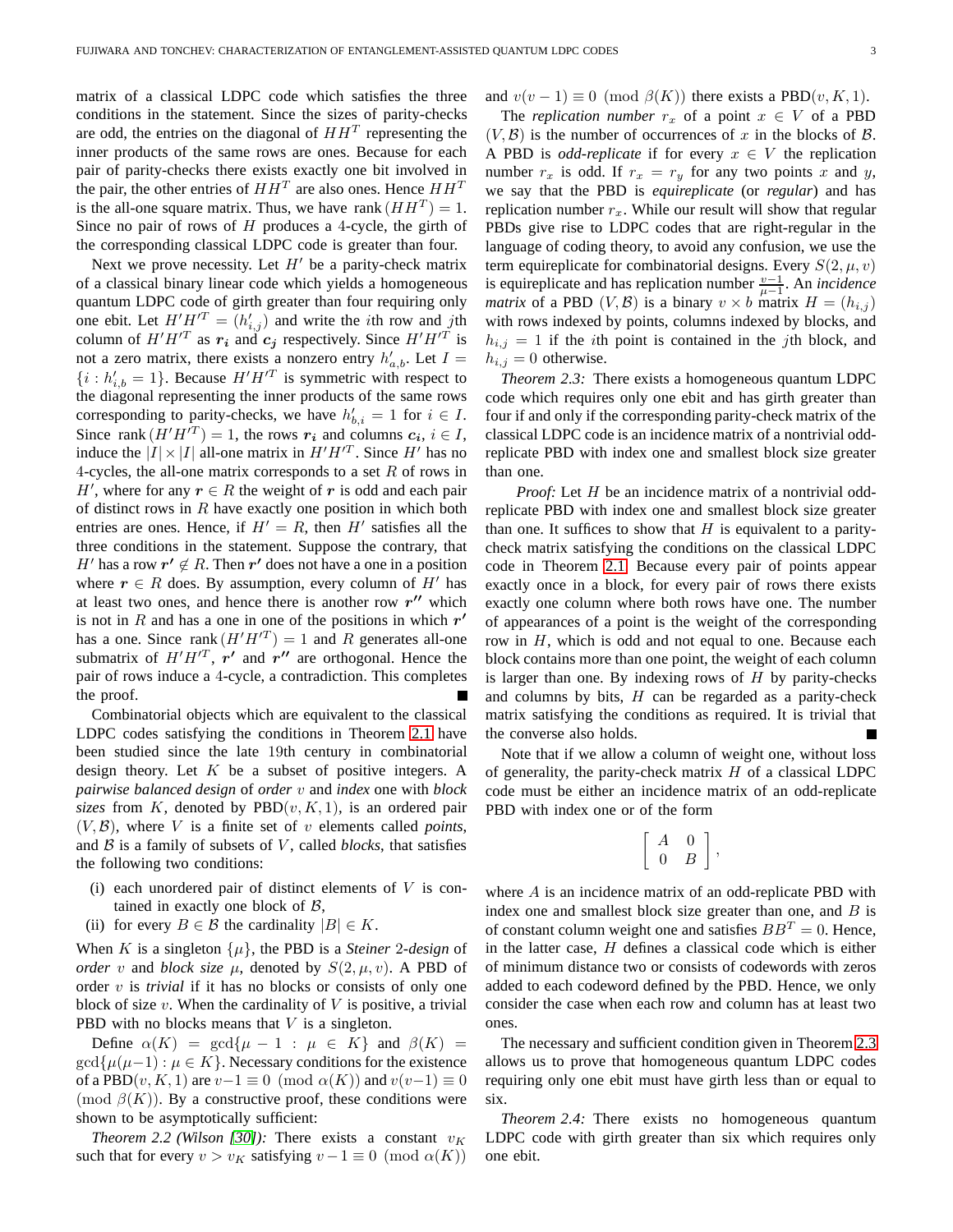*Proof:* Suppose the contrary, that there exists a paritycheck matrix  $H$  of a binary linear code which yields a homogeneous quantum LDPC code with girth greater than six requiring only one ebit. By Theorem [2.3,](#page-2-0) the paritycheck matrix  $H$  is an incidence matrix of a PBD of index one. Take an arbitrary column  $c_1$  of H. Write the block  $B_1$  which corresponds to  $c_1$  as  $\{v_1, \ldots, v_{|B_1|}\}\)$ . Since every row has at least two ones, we can find another column  $c_2$ which corresponds to  $B_2 = \{v_1, v_{|B_1|+1}, \ldots, v_{|B_1|+|B_2|-1}\},$ where  $v_i \neq v_j$  for any i and j,  $i \neq j$ . Take the third column  $c_3$  representing the block  $B_3$  which contains the pair  $\{v_2, v_{|B_1|+1}\}.$  The three columns  $c_1, c_2$ , and  $c_3$  induce a 6cycle, a contradiction.

Thus, a homogeneous quantum LDPC code requiring only one ebit has girth six, which is the largest possible, if and only if the code is obtained from an odd-replicate PBD of index one.

An important case is when the classical ingredient is a regular LDPC code. In this case, a simple necessary condition is asymptotically sufficient:

*Theorem 2.5:* A necessary condition for the existence of a regular homogeneous quantum LDPC code which requires only one ebit and is of length  $n$ , girth six, and column weight  $μ$  is that the number  $\frac{-1+\sqrt{1+4nμ(μ-1)}}{2(n-1)}$  is an odd integer. Conversely, for any integer  $\mu \geq 2$  there exists a constant  $n_{\mu}$ such that for  $n > n<sub>\mu</sub>$  the necessary condition is sufficient.

*Proof:* Let H be a parity-check matrix of a classical LDPC code. Assume that  $H$  yields a regular homogeneous quantum LDPC code which requires only one ebit and is of length n, girth six, and column weight  $\mu$ . By Theorem [2.3,](#page-2-0) H forms an incidence matrix of a PBD of index one. Because H can also be seen as a parity-check matrix of a classical regular LDPC code, the column weights are uniform. Hence,  $H$  can be viewed as an incidence matrix of an  $S(2, \mu, v)$  for some v. Because the number of blocks of an  $S(2, \mu, v)$  is  $\frac{v(v-1)}{\mu(\mu-1)}$ , we have  $n = \frac{v(v-1)}{\mu(\mu-1)}$ . Hence,

<span id="page-3-1"></span>
$$
v = \frac{1 + \sqrt{1 + 4n\mu(\mu - 1)}}{2}.
$$
 (1)

The number of occurrences of each point of an  $S(2, \mu, v)$  is  $\frac{v-1}{\mu-1}$ . Since *H* defines an odd-replicate design, a necessary condition for the existence of a homogeneous quantum LDPC code satisfying the stated properties is that

$$
\frac{\nu - 1}{\mu - 1} = \frac{-1 + \sqrt{1 + 4n\mu(\mu - 1)}}{2(\mu - 1)}
$$

is odd. Assume that the necessary condition holds. Then, we have

$$
\frac{1 + \sqrt{1 + 4n\mu(\mu - 1)}}{2} - 1 \equiv 0 \pmod{\mu - 1}
$$

and

$$
\frac{1 + \sqrt{1 + 4n\mu(\mu - 1)}}{2} \left( \frac{1 + \sqrt{1 + 4n\mu(\mu - 1)}}{2} - 1 \right)
$$
  
=  $n\mu(\mu - 1)$   
= 0 (mod  $\mu(\mu - 1)$ ).

Applying Theorem [2.2](#page-2-1) by plugging  $\alpha(K) = \mu - 1$  and  $\beta(K) =$  $\mu(\mu - 1)$  completes the proof.

As we have seen in this section, there is a strong relation between homogeneous quantum LDPC codes and Steiner 2 designs. This equivalence implies that the framework given in [\[10\]](#page-6-2) encompasses all regular homogeneous quantum LDPC codes with girth six which require only one ebit.

Particularly useful facts are that the original proof of Theorem [2.2](#page-2-1) is constructive and that there are many known explicit constructions for PBDs with various properties. For more details on explicit combinatorial constructions useful to entanglement-assisted quantum LDPC codes, we refer the reader to [\[10\]](#page-6-2) and references therein.

### <span id="page-3-0"></span>III. RATES, DISTANCES, AND NUMBERS OF 6-CYCLES

Next we examine the possible code parameters. As shown in the proof of Theorem [2.3,](#page-2-0) the number of blocks of a  $PBD(v, K, 1)$  corresponds to the code length. The number of rows of the parity-check matrix of the underlying classical LDPC code is the number  $v$  of points. The number of points in each block is the weight of the corresponding column in the parity-check matrix. Hence,  $K$  determines the possible column weights. Because the parity-check equations are labeled by the points of the PBD, the weight of each row is the replication number of the corresponding point. If the corresponding classical LDPC code is regular, its parity-check matrix forms an incidence matrix of an  $S(2, \mu, v)$ , which means that the code is of length  $\frac{v(v-1)}{\mu(\mu-1)}$ , constant column weight  $\mu$ , and constant row weight  $\frac{v-1}{\mu-1}$ . The number of rows is v. In the reminder of this section, we investigate code parameters further in detail.

We first consider the rates for the case when classical ingredients are regular. The dimension of a homogeneous quantum LDPC code is determined by the rank of the corresponding parity-check matrix of the classical LDPC code. By Theorem [2.3,](#page-2-0) we only need to know the rank of the incidence matrix of the combinatorial design equivalent to the classical code. Hillebrandt [\[14\]](#page-6-19) gave a bound on the rank of an incidence matrix of a Steiner 2-design.

*Theorem 3.1 (Hillebrandt [\[14\]](#page-6-19)):* The rank of an incidence matrix H of an  $S(2, \mu, v)$  satisfies the following inequalities:

<span id="page-3-2"></span>
$$
\left\lceil \frac{1}{2} + \sqrt{\frac{1}{4} + \frac{(v-1)(v-\mu)}{\mu}} \right\rceil \le \text{rank}(H) \le v.
$$

Hence, we have the following bound on the dimension:

*Theorem 3.2:* If there exists a regular homogeneous quantum LDPC code with girth six and column weight  $\mu$  whose parameters are  $[[n, k; 1]]$ , then

$$
n - \sqrt{1 + 4n\mu(\mu - 1)} \le k
$$

$$
k \le n - 2\left[\frac{1}{2} + \sqrt{\frac{1}{4} + \frac{(v-1)(v-\mu)}{\mu}}\right] + 1,
$$

where

and

$$
v = \frac{1 + \sqrt{1 + 4n\mu(\mu - 1)}}{2}
$$

<span id="page-3-3"></span>.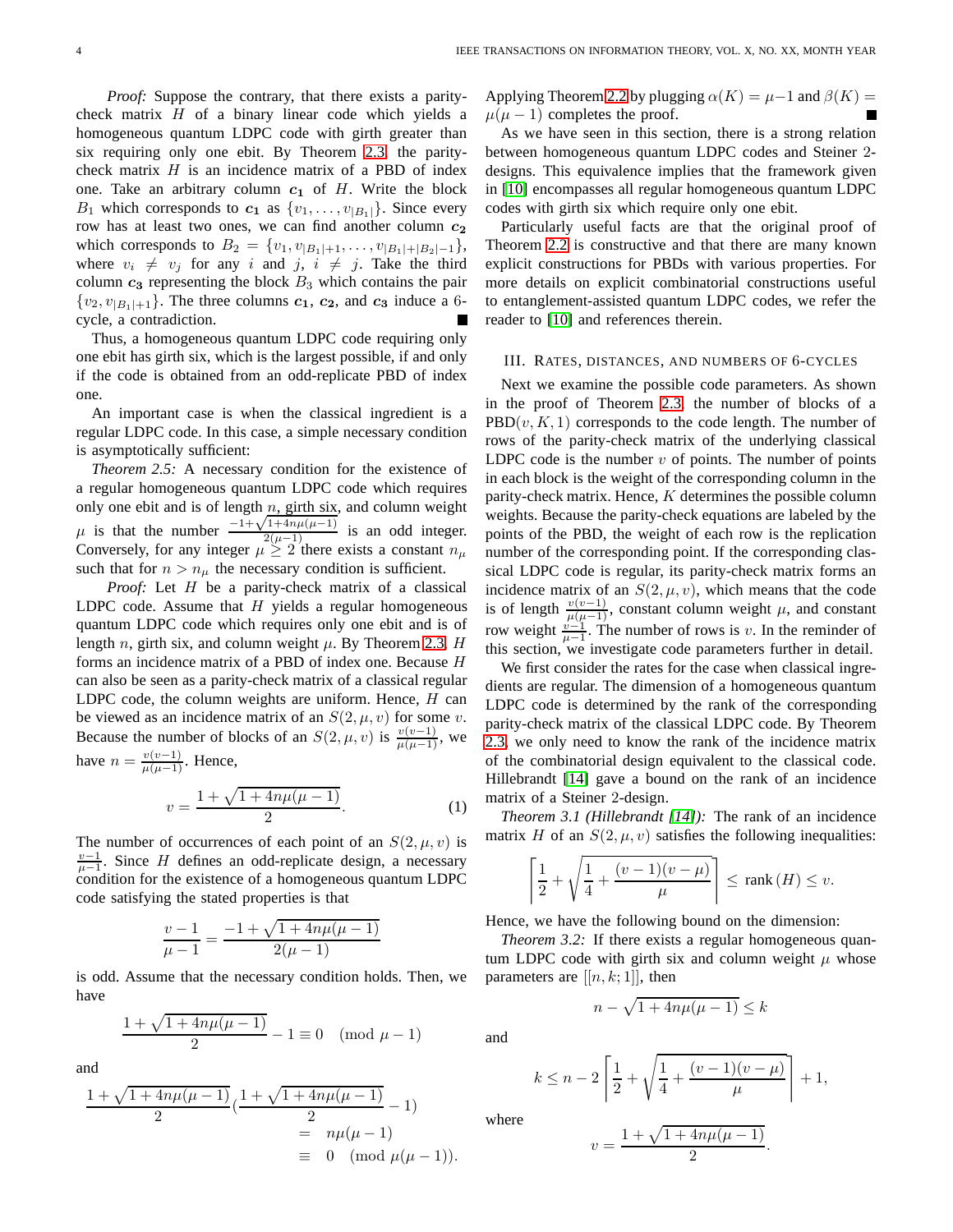*Proof:* As is stated in Equation [\(1\)](#page-3-1), a regular homogeneous quantum LDPC code with length  $n$ , girth six, and column weight  $\mu$  which requires only one ebit must be constructed from an incidence matrix  $H$  of a Steiner 2-design of order  $\frac{1+\sqrt{1+4n\mu(\mu-1)}}{2}$  and block size  $\mu$ . Since the incidence matrix requires only one ebit, the dimension of the quantum LDPC code is  $k = n - 2$  rank  $(H) + 1$ . Applying Theorem [3.1](#page-3-2) to this relation between the dimension  $k$  and the rank of  $H$ completes the proof.

If one wishes to obtain a code of highest possible rate for a given length and row and column weights, the incidence matrix of the corresponding Steiner 2-design must be of minimum rank. A Steiner 2-design  $S(2,3,2^m-1)$  has odd replication number equal to  $2^{m-1} - 1$ . It is known that the rank of any  $S(2,3,2^m-1)$  is greater than or equal to  $2^m-1-m$ , and the minimum  $2^m - 1 - m$  is achieved if and only if the design is isomorphic to the classical design whose points and blocks are the points and lines of the binary projective geometry  $PG(m-$ 1, 2) [\[9\]](#page-6-20).

An odd-replicate  $S(2,3, v)$  exists if and only if  $v \equiv 3, 7$ (mod 12) [\[3\]](#page-6-1). The ranks of such designs were determined by Assmus [\[2\]](#page-6-21).

<span id="page-4-0"></span>*Theorem 3.3 (Assmus [\[2\]](#page-6-21)):* For any  $v \equiv 3.7 \pmod{12}$ , where  $v = 2<sup>t</sup>u - 1$  and u is odd, and any integer i with  $1 \leq i < t$ , there exists an  $S(2, 3, v)$  of rank equal to  $v - t + i$ . As a corollary, we have the following necessary and sufficient conditions.

<span id="page-4-1"></span>*Theorem 3.4:* Let  $n > 7$  be an integer. There exists a regular homogeneous quantum LDPC code of length  $n$ , dimension  $k$ , girth six, and column weight three which requires only one ebit if and only if

and

$$
n - \sqrt{24n + 1} \le k \le n - \sqrt{24n + 1} + 2t - 2,
$$

 $\sqrt{24n+1} \equiv 5 \pmod{8}$ 

where t is the integer satisfying  $\sqrt{24n+1} = 2^{t+1}u - 3$  with u odd.

*Proof:* For every  $v \equiv 1, 3 \pmod{6}$ ,  $v > 7$ , there exists an  $S(2, 3, v)$  of full rank [\[9\]](#page-6-20). Theorem [3.3](#page-4-0) provides all possible  $S(2,3, v)$ s with deficient ranks.

It is notable that Theorems [3.2](#page-3-3) and [3.4](#page-4-1) suggest that homogeneous quantum LDPC codes requiring only one ebit typically have very high rates. In fact, because the number of columns in an incidence matrix of a Steiner 2-design is the largest possible for a matrix with a given number of rows that avoids 4-cycles, the rate of the corresponding classical LDPC code is the highest possible in a sense.

At the same time, however, the extremely high rates imply that it is impossible to obtain an infinite family of LDPC codes of rate bounded away from one for some reasonable degree distribution. Because the number of blocks in a PBD of order v is  $c \cdot v^2$  for some constant c, the code length is  $c \cdot v^2$  with v being the number of rows of the corresponding parity-check matrix. Hence, the combinatorial design theoretic construction described here is more suitable when the code designer wishes to deterministically design a code of moderate length with specific properties desirable for a particular purpose.

For instance, it is known that redundant rows in a paritycheck matrix can help improve error correction performance of the sum-product algorithm [\[21\]](#page-6-22). One might then wish to design a parity-check matrix with a large number of redundant rows while completely avoiding 4-cycles. The minimum distance should not be too small either in a normal situation. Such a highly structured matrix  $H$  would be nearly impossible to obtain by a random draw when there is another stringent condition that  $c = \text{rank}(HH^T)$  must be kept small. However, these conditions can easily be translated into the language of combinatorial designs, and hence one might be able to tell whether such  $H$  exists and, if it does, how to explicitly construct it. In fact, the above constraints were effectively exploited to demonstrate that high performance EAQECCs do not necessarily require a lot of ebits [\[17\]](#page-6-3).

The minimum distance of a binary linear code whose paritycheck matrix forms an incidence matrix of an  $S(2, \mu, v)$  is at least  $\mu+1$  $\mu+1$ <sup>1</sup>. While it appears to be difficult to obtain the exact upper bound on the minimum distance in general, incidence matrices of  $S(2, \mu, v)$ s can give minimum distances large enough for the standard sum-product algorithm at moderate length (see [\[10\]](#page-6-2), [\[17\]](#page-6-3)). In fact, the Desarguesian projective plane of order  $2<sup>t</sup>$  gives an entanglement-assisted quantum LDPC code of length  $4^t + 2^t + 1$  and dimension  $4^t + 2^t - 2 \times 3^t$ with the corresponding parity-check matrix being of minimum distance  $2^t + 2$ , which performs very well over the depolarizing channel.

To further study the minimum distances of LDPC codes based on Steiner 2-designs, we define combinatorial design theoretic notions. A *configuration* C in an  $S(2, \mu, v)$ ,  $(V, \mathcal{B})$ , is a subset  $C \subseteq B$ . The set of points appearing in at least one block of a configuration  $\mathcal C$  is denoted by  $V(\mathcal C)$ . Two configurations  $C$  and  $C'$  are *isomorphic* if there exists a bijection  $\phi: V(C) \to V(C')$  such that for each block  $B \in C$ , the image  $\phi(B)$  is a block in C'. When  $|C| = i$ , a configuration  $C$  is an *i*-configuration. A configuration  $C$  is *even* if for every point a appearing in C the number  $|\{B : a \in B \in C\}|$  of blocks containing  $a$  is even.

The notion of minimum distance can be translated into the language of combinatorial designs. An S(2, µ, v) is r*-even-free* if for every integer i satisfying  $1 \le i \le r$  it contains no even i-configurations. Because the minimum distance of a binary linear code is the size of a smallest linearly dependent set of columns in its parity-check matrix, the minimum distance of a linear code based on a Steiner 2-design is determined by its even-freeness:

*Proposition 3.5:* The minimum distance of a binary linear code whose parity-check matrix forms an incidence matrix of a Steiner 2-design is d if and only if the corresponding Steiner 2-design is  $(d-1)$ -even-free but not d-even-free.

A fairly tight bound on the minimum distance is available for the special case when the parity-check matrix has constant

<span id="page-4-2"></span><sup>&</sup>lt;sup>1</sup>This can be easily seen by taking an arbitrary block  $B$  and counting how many blocks it requires to form a linearly dependent set of columns in the corresponding parity-check matrix. Because no pair of points appear in more than one block, each additional column can share a one at at most one row with the column corresponding to B. Hence, any linearly dependent set of columns in the parity-check matrix is of size at least  $\mu + 1$ .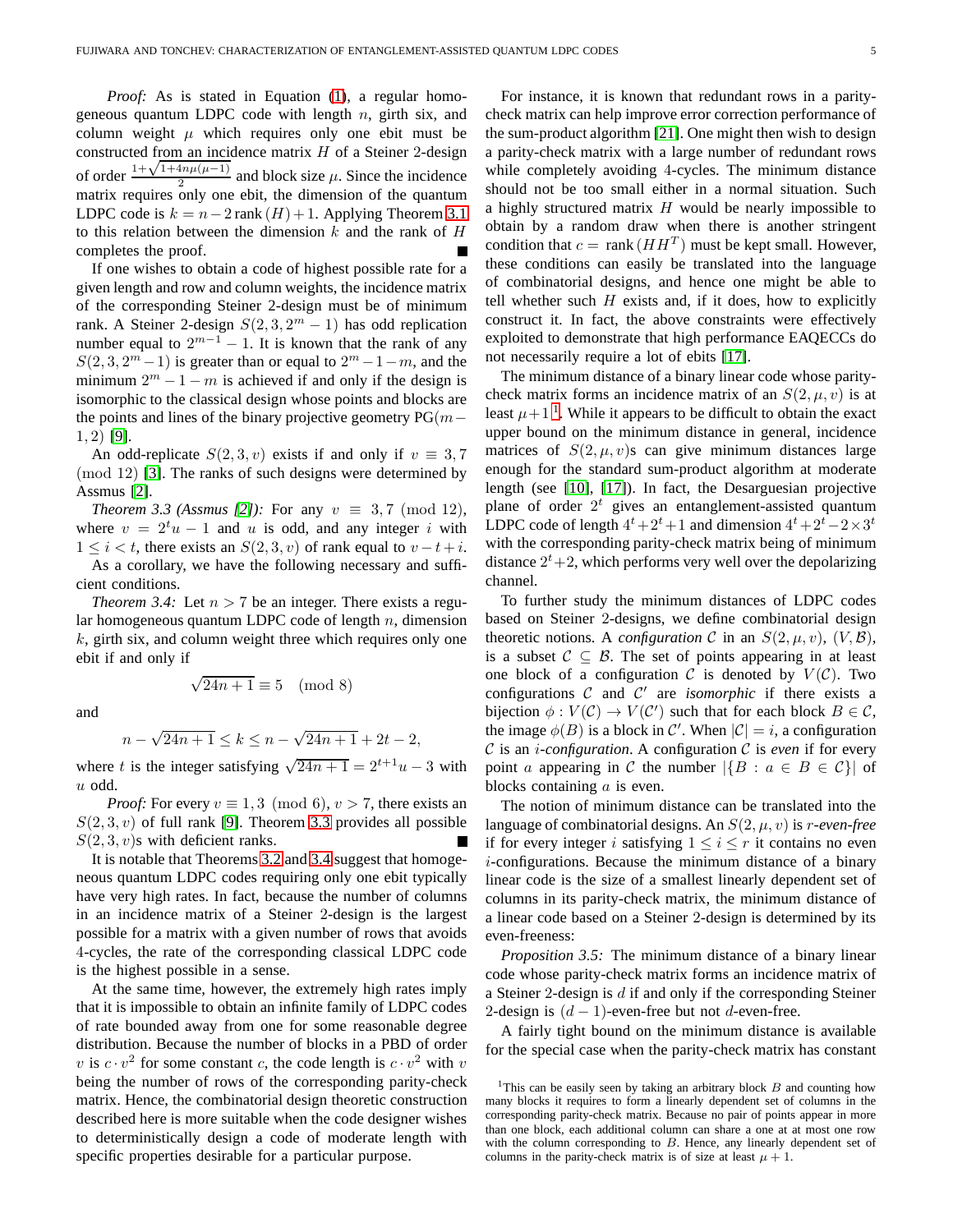column weight three and gives a regular LDPC code.

By definition every r-even-free  $S(2,3, v)$ ,  $r \ge 2$ , is also  $(r - 1)$ -even-free. Every  $S(2, 3, v)$  is trivially 3-even-free. For  $v > 3$  an  $S(2, 3, v)$  may or may not be 4-even-free. Up to isomorphism, the only even 4-configuration is the *Pasch* configuration. It can be written by six points and four blocks:  $\{\{a, b, c\}, \{a, d, e\}, \{f, b, d\}, \{f, c, e\}\}\$ . For the list of all the small configurations in an  $S(2, 3, v)$  and more complete treatments, we refer the reader to [\[7\]](#page-6-12) and [\[6\]](#page-6-23). Because every block in an  $S(2, 3, v)$  has three points, no *i*-configuration for i odd is even. Hence, a 4-even-free  $S(2,3, v)$  is 5-even-free as well, which means that an  $S(2,3, v)$  is 5-even-free if and only if it contains no Pasch configuration.

The minimum distance  $d$  of a classical LDPC code is the smallest number of columns in its parity-check matrix  $H$  that add up to the zero vector over  $\mathbb{F}_2^v$ . If H forms an incidence matrix of an  $S(2,3, v)$ , then a set of d columns that add up to the zero vector is equivalent to an even  $d$ -configuration in the  $S(2, 3, v)$ . Hence, as an immediate corollary of Theorem [2.3](#page-2-0) and Equation [\(1\)](#page-3-1), we have the following proposition:

<span id="page-5-1"></span>*Proposition 3.6:* A classical LDPC code of length n, minimum distance d, and constant column weight three forms a homogeneous quantum LDPC code of girth greater than four requiring only one ebit if and only if  $\frac{-1+\sqrt{1+24n}}{4}$  is an odd integer and the parity-check matrix forms an incidence matrix of a  $(d-1)$ -even-free  $S(2, 3, \frac{1+\sqrt{1+24n}}{2})$  that is not *d*-evenfree.

As far as the authors are aware, the sharpest known upper bound on the even-freeness of an  $S(2,3, v)$  is the one found in the study of X-tolerant circuits:

*Theorem 3.7 (Fujiwara and Colbourn [\[11\]](#page-6-24)):* For  $v > 3$ there exists no nontrivial 8-even-free  $S(2,3, v)$ .

Hence, by Proposition [3.6,](#page-5-1) Theorem [3.7,](#page-5-2) and the fact that every  $S(2,3, v)$  is 3-even-free, we obtain a bound on the minimum distance of the classical ingredient:

*Theorem 3.8:* If there exists a regular homogeneous quantum LDPC code with girth six and column weight three requiring only one ebit, then the minimum distance  $d$  of the corresponding classical LDPC code satisfies  $4 \le d \le 8$ .

As is the case with  $S(2,3, v)$ s, in general, odd-replicate  $(d - 1)$ -even-free  $S(2, \mu, v)$  that are not d-even-free are equivalent to classical regular LDPC codes of constant column weight  $\mu$ , girth six, and minimum distance d that generate homogeneous quantum LDPC codes requiring only one ebit. However, there do not seem to exist many results on the evenfreeness of  $S(2, \mu, v)$ s or equivalently the minimum distances of the corresponding classical regular LDPC codes in the literature. To the best of the authors' knowledge, the following explicit construction gives the highest known even-freeness for  $\mu \geq 3$ :

*Theorem 3.9 (Muller and Jimbo [\[23\]](#page-6-25)): ¨* For any odd prime power q and positive integer  $m \geq 2$  the points and lines of affine geometry  $AG(m, q)$  form a  $(2q - 1)$ -even-free  $S(2, q, q^m)$ .

When m is odd, the  $S(2, q, q^m)$  is odd-replicate, and the size of each parity-check is  $\frac{q_{m+1}^{(n+1)}(q_{m+2}^{(n+1)})}{2}$ . Hence, we obtain quantum LDPC codes requiring only one ebit in this case. For a more detailed treatment of explicit constructions and the performance of quantum LDPC codes obtained from finite geometry, we refer the reader to [\[10\]](#page-6-2), [\[17\]](#page-6-3).

When an LDPC code is decoded by the standard sumproduct algorithm, 6-cycles may affect error correction performance of an LDPC code in a negative manner. It is known that the number  $N_6$  of 6-cycles in a parity-check matrix from an incidence matrix of an  $S(2, \mu, v)$  is exactly  $\frac{v(v-1)(v-\mu)}{6}$  (see, for example, Johnson and Weller [\[19\]](#page-6-26)). Hence, by Equation [\(1\)](#page-3-1), if we decode a regular homogeneous quantum regular LDPC code which requires only one ebit and is of length n, girth six, and column weight  $\mu$  in two separate steps by using the same parity-check matrix for both X and Z errors, each step involves

$$
N_6 = \frac{n\mu(\mu - 1)(1 - 2\mu + \sqrt{1 + 4n\mu(\mu - 1)})}{12}
$$

<span id="page-5-0"></span>6-cycles.

## IV. CONCLUSION

We have shown that homogeneous quantum LDPC codes requiring only one ebit and avoiding 4-cycles are equivalent to special classes of fundamental combinatorial designs. Various properties of entanglement-assisted quantum LDPC codes have been revealed by applying known theorems and techniques of combinatorial design theory. Our results also give theoretical insight into the known entanglement-assisted quantum LDPC codes presented as counterexamples to the conjecture on the required amount of entanglement.

<span id="page-5-2"></span>We have demonstrated that combinatorial design theory may work as a useful mathematical tool to investigate homogeneous quantum LDPC codes consuming one ebit. It will be interesting to study the case when two or more ebits are allowed and investigate how much information we can extract about the structure of such quantum LDPC codes.

Another important direction would be to investigate quantum LDPC codes obtained from pairs of distinct classical LDPC codes. As we have seen in Section [III,](#page-3-0) if we only allow one ebit, the rate of a homogeneous quantum LDPC code of girth six approaches one as the length becomes larger. Hence, it would be quite interesting to investigate whether heterogeneous quantum LDPC codes can overcome this fundamental limitation while avoiding short cycles and suppressing the number of required ebits. Another possible merit of studying the heterogenous case from the viewpoint of combinatorics would be that combinatorial methods appear to be helpful to design highly structured quantum LDPC codes. One possible direction would be to study how to optimize codes for an asymmetrical quantum channel where the probabilities of bit flips and phase flips are not equal (see [\[12\]](#page-6-27), [\[18\]](#page-6-28), [\[26\]](#page-6-29)). We hope that these questions will be answered in future work.

### ACKNOWLEDGMENTS

The authors would like to thank Mark M. Wilde, the anonymous referee and Associate Editor Jean-Pierre Tillich for their insightful comments and valuable suggestions. This research was conducted when the first author was visiting the Department of Mathematical Sciences, Michigan Technological University. He thanks the department for its hospitality.